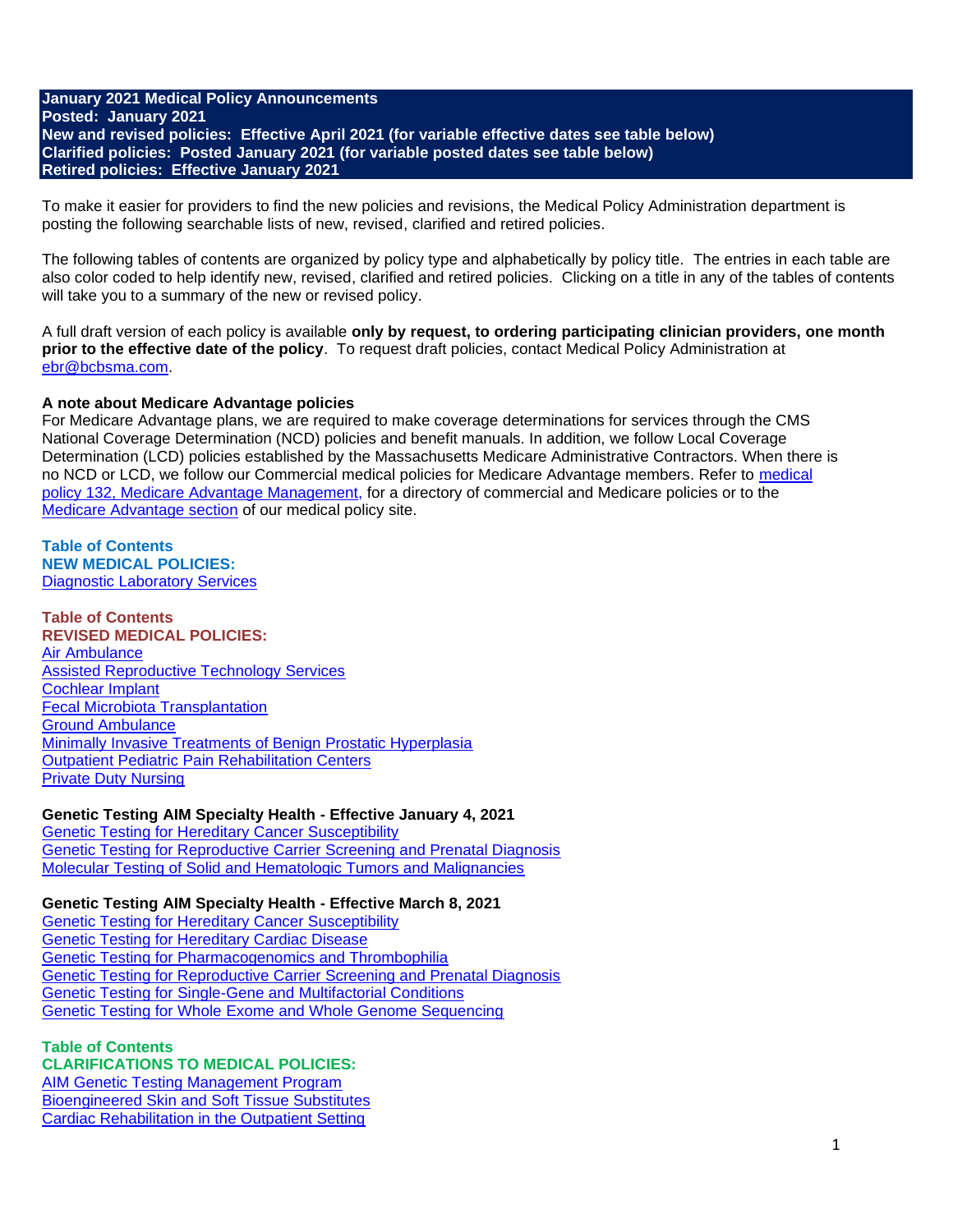[Closure Devices for Patent Foramen Ovale and Atrial Septal Defects](#page-4-8) [Drug Testing in Pain Management and Substance Use Disorder Treatment](#page-5-0) [Gender Affirming Services \(Transgender Services\)](#page-5-1) [Measurement of Serum Antibodies to Selected Biologic Agents](#page-5-2) [Medical and Surgical Management of Obesity including Anorexiants](#page-5-3) Medical [Technology Assessment Noncovered Services](#page-5-4) [Medicare Advantage Management](#page-5-5) [Outpatient Prior Authorization Code List for Commercial](#page-5-6) [Sphenopalatine Ganglion Block for Headache](#page-5-7)

**Table of Contents RETIRED MEDICAL POLICIES:** [Automated Point of Care Nerve Conduction Tests](#page-6-0) [Circulating Tumor DNA and Circulating Tumor Cells for Cancer Management \(Liquid Biopsy\)](#page-6-1) [Ingestible pH and Pressure Capsule](#page-6-2) [Lysis of Epidural Adhesions](#page-6-3) [Phototherapeutic Keratectomy](#page-6-4) [Transanal Radiofrequency Treatment of Fecal Incontinence](#page-6-5)

## **RETIRED UTILIZATION MANAGEMENT CRITERIA: Effective April 1, 2021**

- Air Ambulance. See above this is being transitioned to medical policy #142
- Ground Ambulance. See above this is being transitioned to medical policy #146
- Outpatient Pediatric Pain Rehabilitation Centers. See above this is being transitioned to medical policy #158
- **Private Duty Nursing. See above this is being transitioned to medical policy #159**
- Outpatient Chest PT
- **PT/OT for Vestibular Rehabilitation**

### **TRANSITIONED TO INTERQUAL UTILIZATION MANAGEMENT CRITERIA: Effective date TBD**

- **Family Stabilization**
- Crisis Stabilization

<span id="page-1-0"></span>

| <b>NEW MEDICAL POLICIES</b>              |               |                                                                                                                                                                                                      |                       |                 |                                          |  |
|------------------------------------------|---------------|------------------------------------------------------------------------------------------------------------------------------------------------------------------------------------------------------|-----------------------|-----------------|------------------------------------------|--|
| <b>New Medical</b>                       | <b>Policy</b> | <b>Policy Summary</b>                                                                                                                                                                                | <b>Effective Date</b> | <b>Products</b> | <b>Policy Type</b>                       |  |
| <b>Policy Title</b>                      | <b>Number</b> |                                                                                                                                                                                                      |                       | Affected        |                                          |  |
| Diagnostic Laboratory<br><b>Services</b> | 139           | New medical policy describing<br>covered indications and<br>limitations for urine culture,<br>blood count, thyroid testing,<br>prothrombin time (PT), serum<br>iron studies, and hepatitis<br>panel. | April 1, 2021         | Commercial      | Multispecialty<br>Clinical<br>Laboratory |  |

<span id="page-1-2"></span><span id="page-1-1"></span>

| <b>REVISED MEDICAL POLICIES</b>                            |               |                                                                                                                                                                  |                  |                 |                                                       |  |
|------------------------------------------------------------|---------------|------------------------------------------------------------------------------------------------------------------------------------------------------------------|------------------|-----------------|-------------------------------------------------------|--|
| <b>Medical</b>                                             | <b>Policy</b> | <b>Policy Change Summary</b>                                                                                                                                     | <b>Effective</b> | <b>Products</b> | <b>Policy Type</b>                                    |  |
| <b>Policy Title</b>                                        | <b>Number</b> |                                                                                                                                                                  | Date             | Affected        |                                                       |  |
| Air Ambulance                                              | 142           | Clinical UM criteria on Air<br>Ambulance moved to medical<br>policy. New medical policy<br>describing medically<br>necessary indications; criteria<br>unchanged. | April 1, 2021    | Commercial      | Emergency<br>Medicine                                 |  |
| <b>Assisted Reproductive</b><br><b>Technology Services</b> | 086           | Bullet point added to clarify<br>that requests for<br>demonstration of infertility<br>services for members who<br>have a chronic condition that                  | April 1, 2021    | Commercial      | <b>Obstetrics</b><br>Gynecology<br>Genetic<br>Testing |  |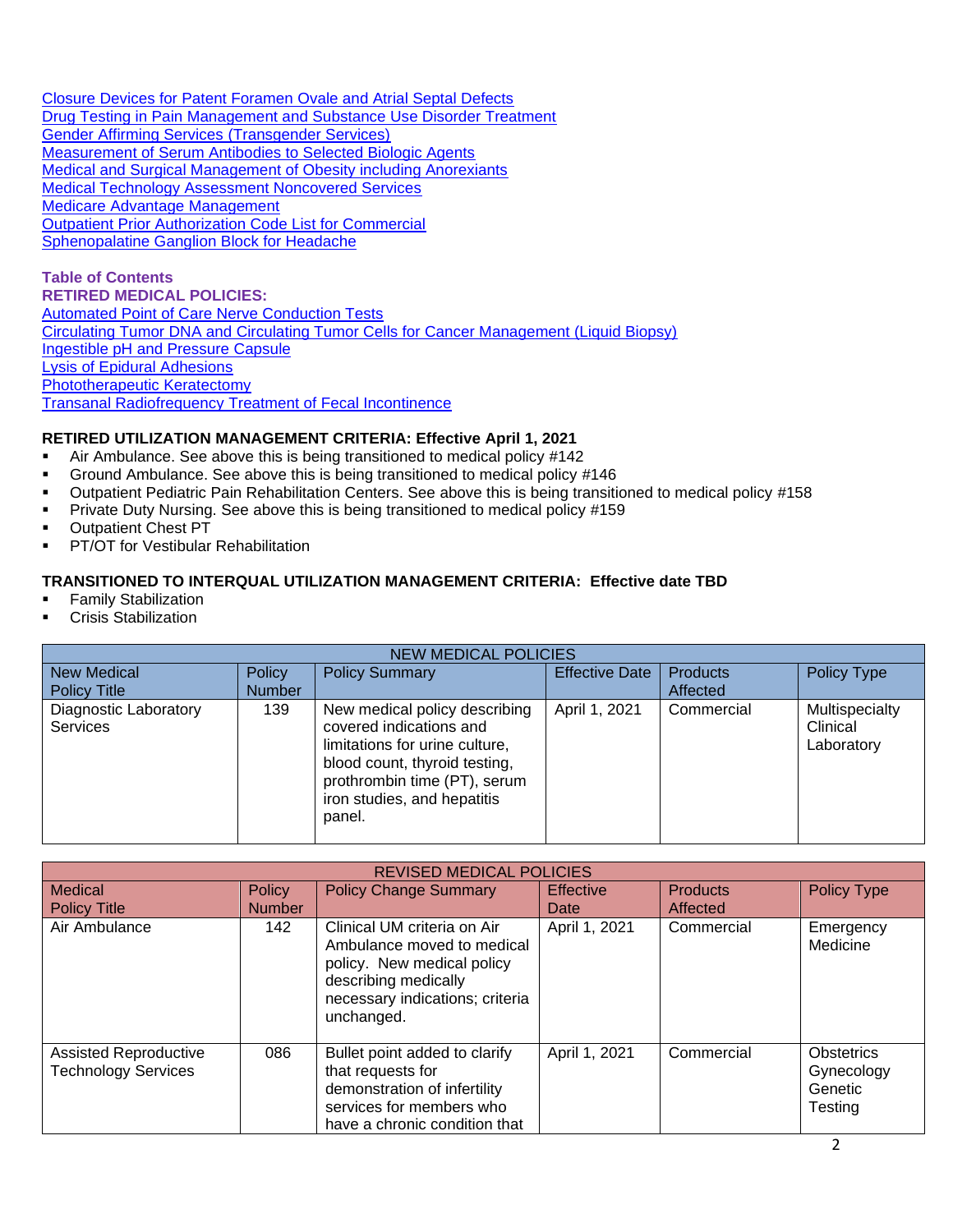<span id="page-2-4"></span><span id="page-2-3"></span><span id="page-2-2"></span><span id="page-2-1"></span><span id="page-2-0"></span>

|                                                                            |     | requires medication<br>maintenance, may be<br>evaluated on a case by case<br>basis.<br>"Vaping" added to evaluation<br>requirements for smoking<br>section.<br>Removal of first bullet point<br>"at least 2 unprocessed<br>semen analyses show <10<br>million total motile sperm,<br>OR" for ICSI and IVF for male<br>factor infertility.<br>"Cycle" added to Donor Egg<br>and Donor Embryo section as<br>clarification.<br>Natural killer cell assay<br>added to list of additional<br>non-covered services. |               |                        |                              |
|----------------------------------------------------------------------------|-----|---------------------------------------------------------------------------------------------------------------------------------------------------------------------------------------------------------------------------------------------------------------------------------------------------------------------------------------------------------------------------------------------------------------------------------------------------------------------------------------------------------------|---------------|------------------------|------------------------------|
| Cochlear Implant                                                           | 478 | Policy statements updated to<br>reflect expanded indications<br>in children aged 9 months<br>and older with profound<br>unilateral sensorineural<br>hearing loss.                                                                                                                                                                                                                                                                                                                                             | April 1, 2021 | Commercial             | Otolaryngology               |
| Fecal Microbiota<br>Transplantation                                        | 682 | Policy statement updated<br>with information from 2017<br><b>Infectious Diseases Society</b><br>of America guidelines for<br>C.diff regarding the number<br>of prior C diff infections<br>before fecal microbiota<br>transplantation is considered<br>(ie, "There have been at least<br>2 recurrences that are<br>refractory to standard<br>antibiotic treatment").                                                                                                                                           | April 1, 2021 | Commercial<br>Medicare | Gastro-<br>enterology        |
| <b>Ground Ambulance</b>                                                    | 146 | Clinical UM criteria on<br>Ground Ambulance moved to<br>medical policy. New medical<br>policy describing medically<br>necessary indications; criteria<br>unchanged.                                                                                                                                                                                                                                                                                                                                           | April 1, 2021 | Commercial             | Emergency<br>Medicine        |
| Minimally Invasive<br><b>Treatments of Benign</b><br>Prostatic Hyperplasia | 744 | New medically necessary<br>indications described.<br>Title changed.                                                                                                                                                                                                                                                                                                                                                                                                                                           | April 1, 2021 | Commercial<br>Medicare | Urology                      |
| <b>Outpatient Pediatric Pain</b><br><b>Rehabilitation Centers</b>          | 158 | Clinical UM criteria on<br><b>Outpatient Pediatric Pain</b><br>Rehabilitation moved to                                                                                                                                                                                                                                                                                                                                                                                                                        | April 1, 2021 | Commercial<br>Medicare | Pediatrics<br>Rehabilitation |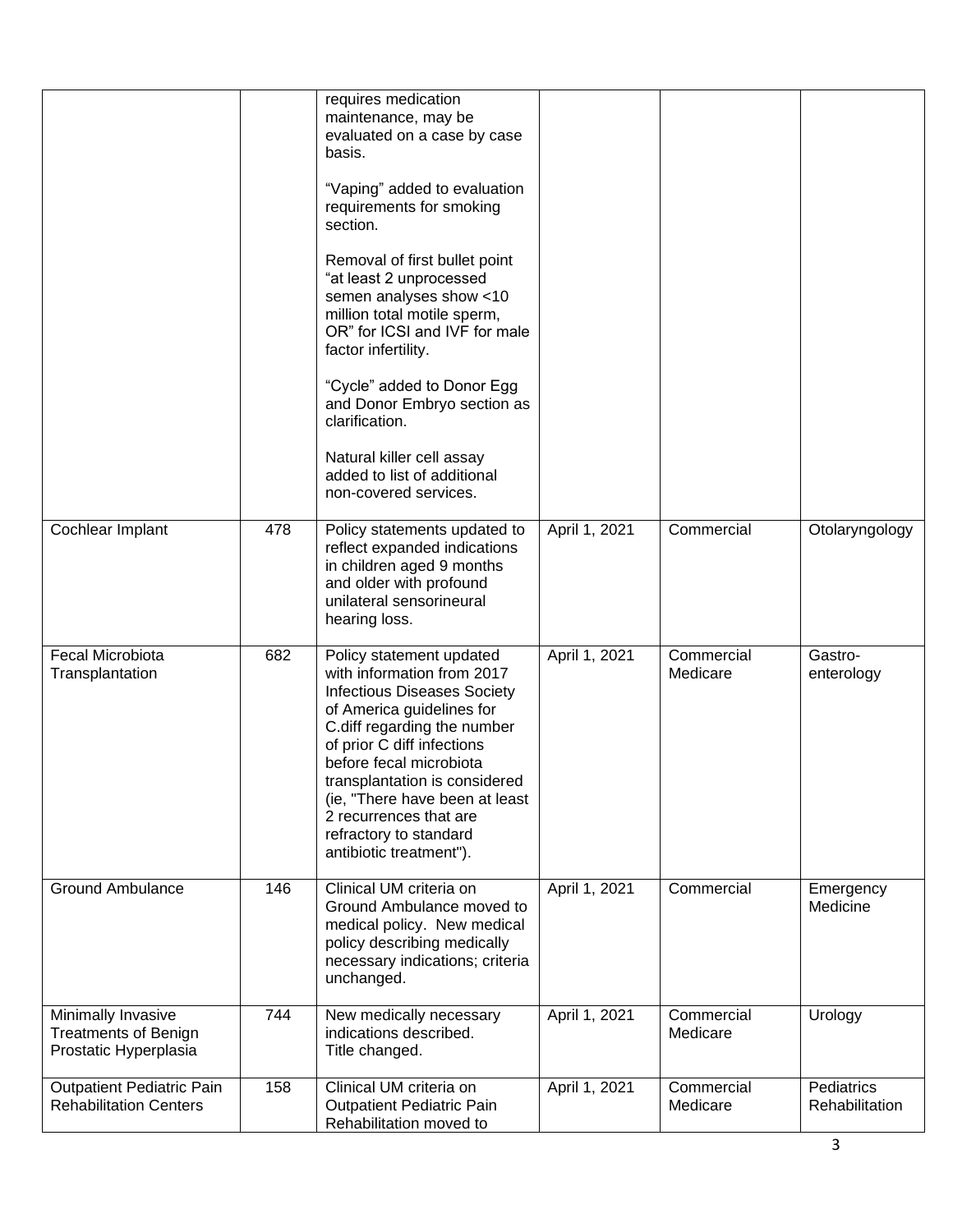<span id="page-3-0"></span>

|                             |     | medical policy. New medical<br>policy describing medically<br>necessary indications; criteria<br>unchanged.                                                             |               |            |         |
|-----------------------------|-----|-------------------------------------------------------------------------------------------------------------------------------------------------------------------------|---------------|------------|---------|
| <b>Private Duty Nursing</b> | 159 | Clinical UM criteria on Private<br>Duty Nursing moved to<br>medical policy. New medical<br>policy describing medically<br>necessary indications; criteria<br>unchanged. | April 1, 2021 | Commercial | Nursing |

# **Genetic Testing**

Effective for dates of service on and after **January 4, 2021**, the following updates will apply to the AIM Genetic Testing Clinical Appropriateness Guidelines. You may access and download a copy of the current guidelines [here.](https://aimspecialtyhealth.com/resources/clinical-guidelines/genetic-testing/) For questions related to the guidelines, please contact AIM via email at **aim.guidelines@aimspecialtyhealth.com**.

<span id="page-3-3"></span><span id="page-3-2"></span><span id="page-3-1"></span>

| <b>AIM Guideline</b>                                                               | Contains updates to the following:                                                                                                                                                                                                                                                                                                                                                                                            | <b>Effective Date</b> | <b>Products Affected</b> | Policy Type                                      |
|------------------------------------------------------------------------------------|-------------------------------------------------------------------------------------------------------------------------------------------------------------------------------------------------------------------------------------------------------------------------------------------------------------------------------------------------------------------------------------------------------------------------------|-----------------------|--------------------------|--------------------------------------------------|
| Genetic Testing for<br><b>Hereditary Cancer</b><br>Susceptibility                  | Updated version: NCCN $\mathbb{R}$<br>$\bullet$<br><b>Guideline Genetic/Familial High-</b><br>Risk Assessment: Breast, Ovarian<br>and Pancreatic v1.2021<br>CPT codes were updated<br>$\bullet$                                                                                                                                                                                                                               | January 4,<br>2021    | Commercial               | Genetic Testing<br>Oncology                      |
| Genetic Testing for<br>Reproductive Carrier<br>Screening and Prenatal<br>Diagnosis | Prenatal cell-free DNA (cfDNA)<br>$\bullet$<br>screening was expanded to cover<br>screening in twin pregnancies<br>CPT codes were updated<br>$\bullet$                                                                                                                                                                                                                                                                        | January 4,<br>2021    | Commercial               | Genetic Testing<br>Obstetrics<br>Gynecology      |
| Molecular Testing of<br>Solid and Hematologic<br><b>Tumors and Malignancies</b>    | General Coverage Criteria<br>Criteria was clarified for<br>$\circ$<br>FDA companion diagnostic<br>somatic multi-gene panel<br>testing<br>Liquid Biopsy Criteria<br>Criteria was added for<br>$\Omega$<br>testing in patients with<br>metastatic castrate-<br>resistant prostate cancer,<br>metastatic non-small cell<br>lung cancer, advanced or<br>metastatic breast cancer,<br>and ovarian cancer<br>CPT codes were updated | January 4,<br>2021    | Commercial               | <b>Genetic Testing</b><br>Hematology<br>Oncology |

### **Genetic Testing**

Effective for dates of service on and after **March 8, 2021**, the following updates will apply to the AIM Genetic Testing Clinical Appropriateness Guidelines. You may access and download a copy of the current guidelines [here.](https://aimspecialtyhealth.com/resources/clinical-guidelines/genetic-testing/) For questions related to the guidelines, please contact AIM via email at [aim.guidelines@aimspecialtyhealth.com.](mailto:aim.guidelines@aimspecialtyhealth.com)

<span id="page-3-4"></span>

| <b>AIM Guideline</b>     | Contains updates to the following:         | <b>Effective Date</b> | <b>Products Affected</b> | <b>Policy Type</b> |
|--------------------------|--------------------------------------------|-----------------------|--------------------------|--------------------|
| Genetic Testing for      | Genetic counseling requirements were       | March 8, 2021         | Commercial               | Genetic Testing    |
| <b>Hereditary Cancer</b> | updated and NCCN $\mathbb R$ criteria were |                       |                          | Hematology         |
| Susceptibility           | reformatted with no criteria changes.      |                       |                          | Oncology           |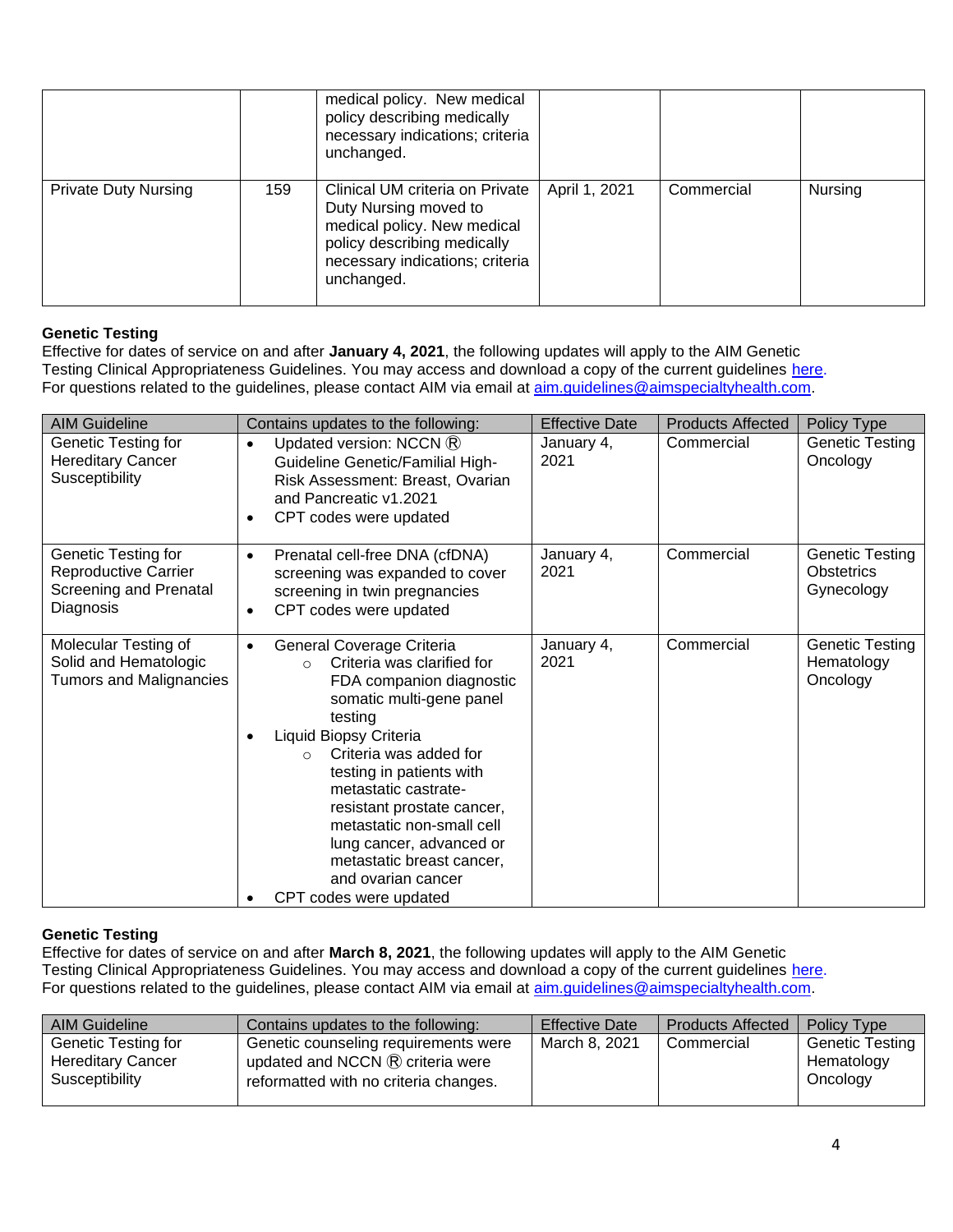<span id="page-4-2"></span><span id="page-4-1"></span><span id="page-4-0"></span>

| Genetic Testing for<br><b>Hereditary Cardiac</b><br><b>Disease</b>                        | Genetic counseling requirements were<br>updated.                                                                                                                                                                                                 | March 8, 2021 | Commercial | <b>Genetic Testing</b><br>cardiology                      |
|-------------------------------------------------------------------------------------------|--------------------------------------------------------------------------------------------------------------------------------------------------------------------------------------------------------------------------------------------------|---------------|------------|-----------------------------------------------------------|
| Genetic Testing for<br>Pharmacogenomics and<br>Thrombophilia                              | No criteria changes.                                                                                                                                                                                                                             | March 8, 2021 | Commercial | <b>Genetic Testing</b><br>Hematology                      |
| Genetic Testing for<br><b>Reproductive Carrier</b><br>Screening and Prenatal<br>Diagnosis | Cystic fibrosis carrier screening was<br>expanded.<br>Criteria for carrier screening that is<br>$\blacksquare$<br>not clinically appropriate were<br>updated.                                                                                    | March 8, 2021 | Commercial | <b>Genetic Testing</b><br><b>Obstetrics</b><br>Gynecology |
| Genetic Testing for<br>Single-Gene and<br><b>Multifactorial Conditions</b>                | Chromosomal Microarray Analysis<br>(CMA) criteria were clarified with no<br>criteria changes.                                                                                                                                                    | March 8, 2021 | Commercial | Genetic Testing<br>Multispecialty                         |
| Genetic Testing for<br>Whole Exome and Whole<br>Genome Sequencing                         | Genetic counseling requirements<br>$\blacksquare$<br>were updated.<br>Criteria across WES testing<br>$\blacksquare$<br>(Phenotype Suspicious for a<br>Genetic Diagnosis, Epilepsy,<br>Hearing Loss, and Whole Exome<br>Reanalysis) were updated. | March 8, 2021 | Commercial | Genetic Testing<br>Multispecialty                         |

<span id="page-4-8"></span><span id="page-4-7"></span><span id="page-4-6"></span><span id="page-4-5"></span><span id="page-4-4"></span><span id="page-4-3"></span>

| <b>CLARIFICATIONS TO MEDICAL POLICIES</b>                                       |                                |                                                                                                                                                                                                                             |                     |                             |                                          |  |
|---------------------------------------------------------------------------------|--------------------------------|-----------------------------------------------------------------------------------------------------------------------------------------------------------------------------------------------------------------------------|---------------------|-----------------------------|------------------------------------------|--|
| <b>Medical</b><br><b>Policy Title</b>                                           | <b>Policy</b><br><b>Number</b> | <b>Policy Change Summary</b>                                                                                                                                                                                                | Posted<br>Date      | <b>Products</b><br>Affected | <b>Policy Type</b>                       |  |
| <b>AIM Genetic Testing</b><br>Management Program                                | 954                            | Policy #797 Circulating Tumor<br>DNA and Circulating Tumor<br>Cells for Cancer<br>Management (Liquid Biopsy)<br>is retired. For medical<br>necessity criteria, see AIM<br><b>Clinical Appropriateness</b><br>Guidelines.    | January 4,<br>2021  | Commercial                  | Oncology<br>Genetic<br>Testing           |  |
| Bioengineered Skin and<br><b>Soft Tissue Substitutes</b>                        | 663                            | Penile construction following<br>transgender surgery using<br>Alloderm is covered.                                                                                                                                          | December 9,<br>2020 | Commercial<br>Medicare      | Dermatology<br><b>Plastic</b><br>Surgery |  |
| Cardiac Rehabilitation in<br>the Outpatient Setting                             | 916                            | Policy clarified. Outpatient<br>pediatric cardiac rehabilitation<br>program for congenital heart<br>disease is left to the discretion<br>of the referring and/or ordering<br>provider.                                      | January 1,<br>2021  | Commercial                  | Cardiology<br>Rehabilitation             |  |
| <b>Closure Devices for</b><br>Patent Foramen Ovale<br>and Atrial Septal Defects | 121                            | Policy clarified. Statement on<br>PFO for individuals with<br>history of cryptogenic stroke<br>who have failed conventional<br>drug therapy was removed.<br>Failed medical therapy is not a<br>requirement for PFO closure. | January 1,<br>2021  | Commercial<br>Medicare      | Cardiology                               |  |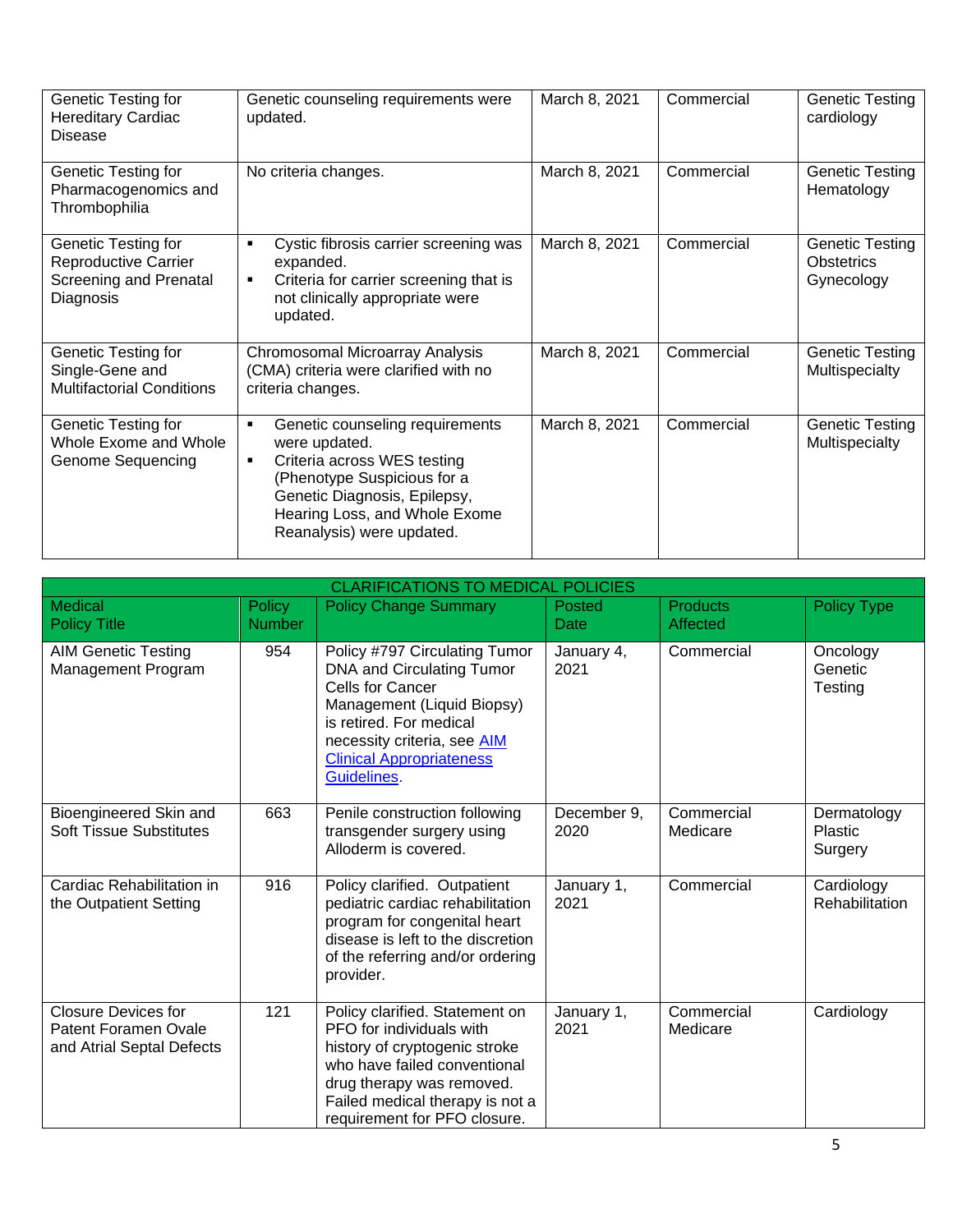<span id="page-5-3"></span><span id="page-5-2"></span><span id="page-5-1"></span><span id="page-5-0"></span>

| Drug Testing in Pain<br>Management and<br>Substance Use Disorder<br>Treatment | 674 | Terminology in policy<br>statement corrected from "not<br>medically necessary" to<br>"investigational" when criteria<br>are not met. Policy statements<br>otherwise unchanged.                                                                                            | January 1,<br>2021  | Commercial             | Psychiatry                            |
|-------------------------------------------------------------------------------|-----|---------------------------------------------------------------------------------------------------------------------------------------------------------------------------------------------------------------------------------------------------------------------------|---------------------|------------------------|---------------------------------------|
| Gender Affirming<br>Services (Transgender<br>Services)                        | 189 | Penile construction following<br>transgender surgery using<br>Alloderm is covered.                                                                                                                                                                                        | December 9,<br>2020 | Commercial<br>Medicare | Plastic<br>Surgery<br>Dermatology     |
| Measurement of Serum<br>Antibodies to Selected<br><b>Biologic Agents</b>      | 917 | Updated terminology<br>throughout the policy to reflect<br>the addition of the interleukin-<br>2 and -23 antagonist<br>ustekinumab. Policy statement<br>otherwise unchanged.                                                                                              | January 1,<br>2021  | Commercial<br>Medicare | Rheumatology<br>Gastro-<br>enterology |
| Medical and Surgical<br>Management of Obesity<br>including Anorexiants        | 379 | Policy clarified to include the<br>following criteria: Has failed<br>other non-surgical approaches<br>to long-term weight loss.<br>These approaches (i.e. diet<br>and exercise plans, behavioral<br>changes, etc.) and duration<br>are up to the surgeon's<br>discretion. | January 1,<br>2021  | January 1, 2021        | Commercial                            |
| <b>Medical Technology</b><br>Assessment Noncovered<br><b>Services</b>         | 400 | 62263, 62264 added from<br>retired policy #598 Lysis of<br>Epidural Adhesions.<br>95905 added from retired<br>policy #222 Automated Point<br>of Care Nerve Conduction<br><b>Tests</b>                                                                                     | January 1,<br>2021  | Commercial<br>Medicare | Neurology<br>Multispecialty           |
| Medicare Advantage<br>Management                                              | 132 | Outpatient PA information for<br>Medicare Advantage added<br>from #072 Outpatient Prior<br>Authorization Code List.                                                                                                                                                       | January 1<br>2021   | Medicare               | Multispecialty                        |
| <b>Outpatient Prior</b><br><b>Authorization Code List</b><br>for Commercial   | 072 | Prior authorization information<br>for Medicare Advantage<br>transferred into Policy #132,<br>Medicare Advantage<br>Management.                                                                                                                                           | January 1,<br>2021  | Commercial             | Multispecialty                        |
| Sphenopalatine Ganglion<br><b>Block for Headache</b>                          | 026 | Indication added for<br>individuals with postdural<br>puncture headache. Policy<br>statement unchanged.                                                                                                                                                                   | January 1,<br>2021  | Medicare               | Neurology                             |

<span id="page-5-7"></span><span id="page-5-6"></span><span id="page-5-5"></span><span id="page-5-4"></span>

| <b>RETIRED MEDICAL POLICIES</b> |        |                              |                  |          |                    |
|---------------------------------|--------|------------------------------|------------------|----------|--------------------|
| <b>Medical</b>                  | Policy | <b>Policy Change Summary</b> | <b>Effective</b> | Products | <b>Policy Type</b> |

 $\overline{\phantom{a}}$